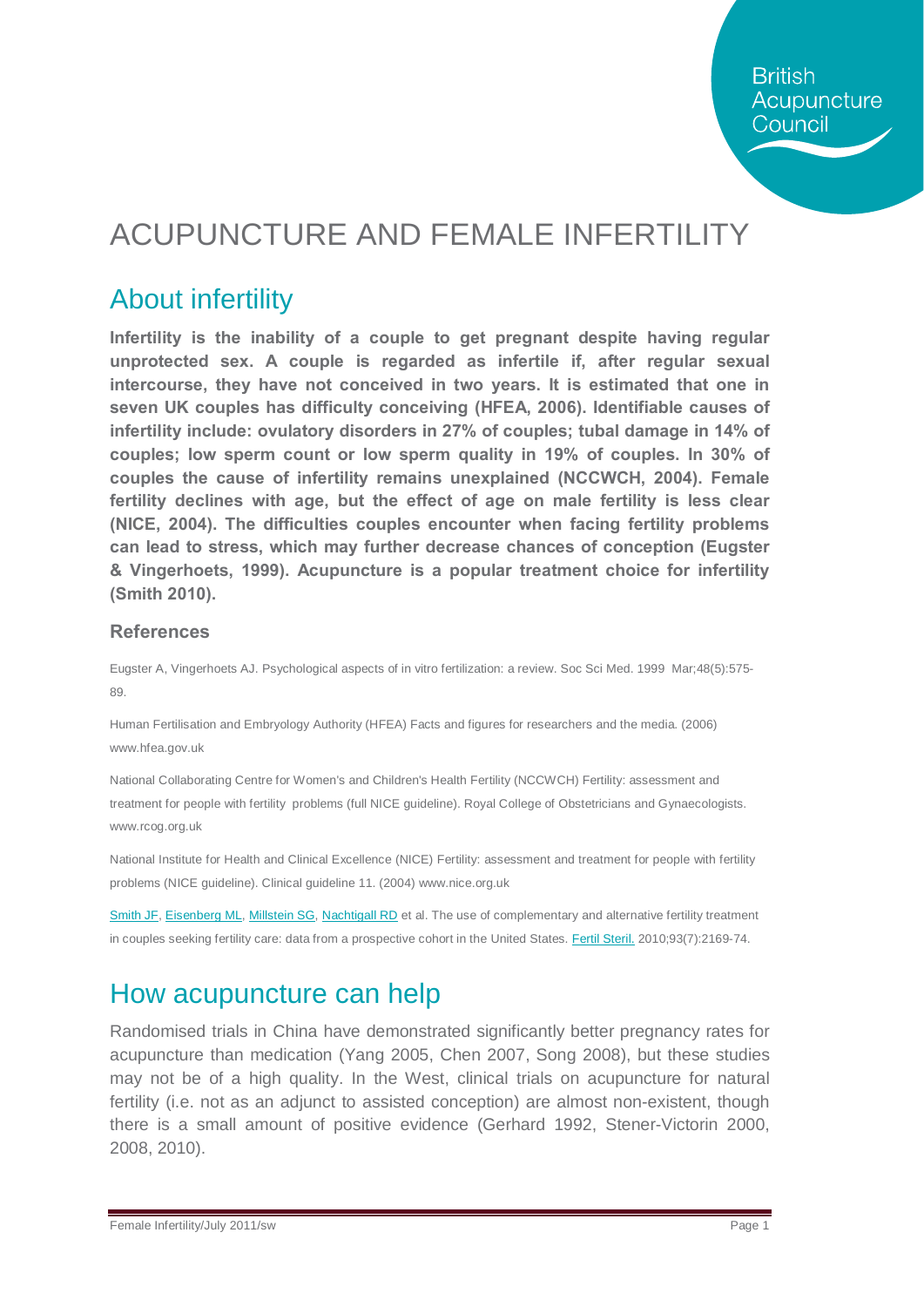Research has established plausible mechanisms to explain how acupuncture may benefit fertility:

- · regulating fertility hormones stress and other factors can disrupt the function of the hypothalamic pituitary-ovarian axis (HPOA), causing hormonal imbalances that can negatively impact fertility. Acupuncture has been shown to affect hormone levels by promoting the release of beta-endorphin in the brain, which affects the release of gonadotrophin releasing hormone by the hypothalamus, follicle stimulating hormone from the pituitary gland, and oestrogen and progesterone levels from the ovary (Ng 2008, Huang 2008, Lim 2010, Stener-Victorin 2010). Further details of these processes are emerging, for example mRNA expression of hormones, growth factors and other neuropeptides (He 2009)
- · increasing blood flow to the reproductive organs stress also stimulates the sympathetic nervous system, which causes constriction of ovarian arteries. Acupuncture inhibits this sympathetic activity, improving blood flow to the ovaries (Stener-Victorin 2006, Lim 2010), enhancing the environment in which ovarian follicles develop. It also increases blood flow to the uterus (Stener-Victorin 1996, Huang 2008), improving the thickness of the endometrial lining and increasing the chances of embryo implantation.
- · counteracting the effects of polycystic ovarian syndrome (PCOS) PCOS is one of the most common causes of female infertility. By reducing sympathetic nerve activity and balancing hormone levels, acupuncture has been shown to reduce the number of ovarian cysts, stimulate ovulation, enhance blastocyst implantation and regulate the menstrual cycle in women with PCOS (Stener-Victorin 2000, 2008, 2009, Zhang 2009). It may also help to control secondary effects such as obesity and anorexia (Lim 2010).

#### About traditional acupuncture

Acupuncture is a tried and tested system of traditional medicine, which has been used in China and other eastern cultures for thousands of years to restore, promote and maintain good health. Its benefits are now widely acknowledged all over the world, and in the past decade traditional acupuncture has begun to feature more prominently in mainstream healthcare in the UK. In conjunction with needling, the practitioner may use techniques such as moxibustion, cupping, massage or electro-acupuncture. They may also suggest dietary or lifestyle changes.

Traditional acupuncture takes a holistic approach to health and regards illness as a sign that the body is out of balance. The exact pattern and degree of imbalance is unique to each individual. The traditional acupuncturistos skill lies in identifying the precise nature of the underlying disharmony and selecting the most effective treatment. The choice of acupuncture points will be specific to each patient to needs. Traditional acupuncture can also be used as a preventive measure to strengthen the constitution and promote general wellbeing.

An increasing weight of evidence from Western scientific research (see overleaf) is demonstrating the effectiveness of acupuncture for treating a wide variety of conditions. From a biomedical viewpoint, acupuncture is believed to stimulate the nervous system, influencing the production of the body's communication substances - hormones and neurotransmitters. The resulting biochemical changes activate the body's selfregulating homeostatic systems, stimulating its natural healing abilities and promoting physical and emotional wellbeing.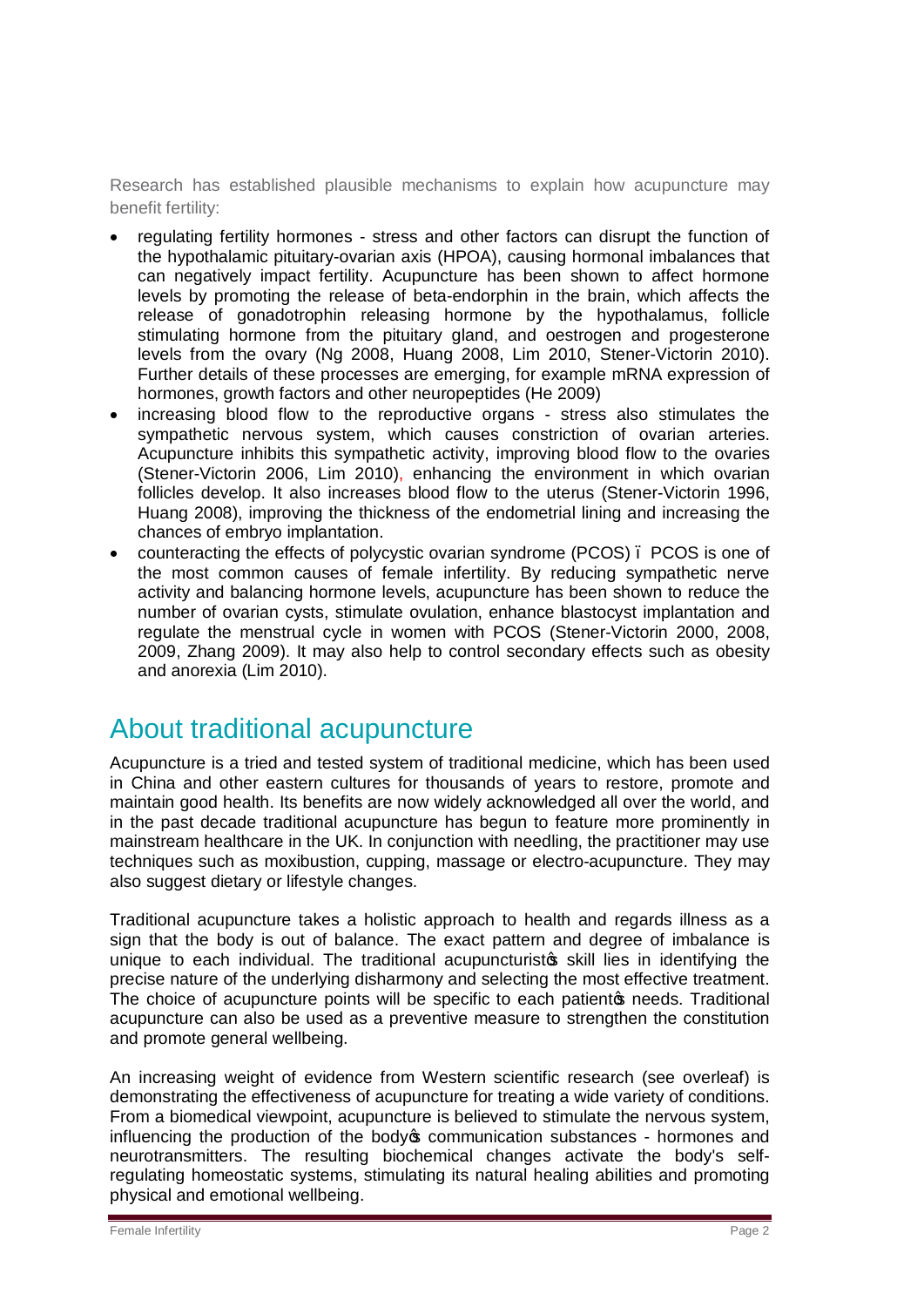### About the British Acupuncture Council

With over 3000 members, the British Acupuncture Council (BAcC) is the UK® largest professional body for traditional acupuncturists. Membership of the BAcC guarantees excellence in training, safe practice and professional conduct. To find a qualified traditional acupuncturist, contact the BAcC on 020 8735 0400 or visit [www.acupuncture.org.uk](http://www.acupuncture.org.uk/)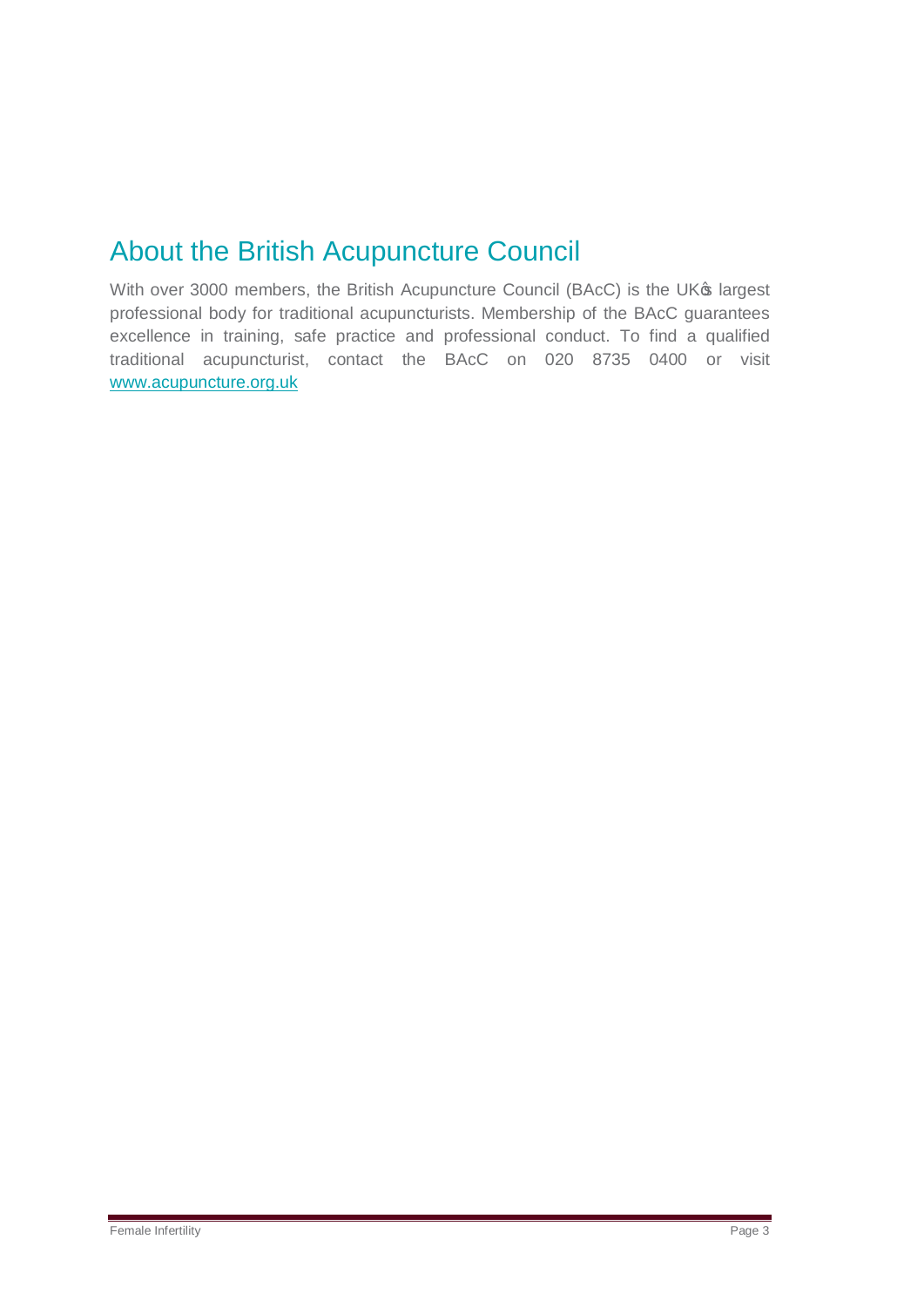# ACUPUNCTURE AND FEMALE INFERTILITY

## The evidence

| <b>Research</b>                                                                                                                                                                      | <b>Conclusion</b>                                                                                                                                                                                                                                                                                                                                                                                                                                                                                                                                                                                                                                                                                             |
|--------------------------------------------------------------------------------------------------------------------------------------------------------------------------------------|---------------------------------------------------------------------------------------------------------------------------------------------------------------------------------------------------------------------------------------------------------------------------------------------------------------------------------------------------------------------------------------------------------------------------------------------------------------------------------------------------------------------------------------------------------------------------------------------------------------------------------------------------------------------------------------------------------------|
| <b>Reviews</b>                                                                                                                                                                       |                                                                                                                                                                                                                                                                                                                                                                                                                                                                                                                                                                                                                                                                                                               |
| Stener-Victorin E, Wu X. Effects and<br>mechanisms of acupuncture in the<br>reproductive system. Auton Neurosci.<br>2010 Mar 27. [Epub ahead of print]                               | There are few clinical studies of acupuncture for reproductive<br>dysfunction and most are flawed by poor design, making the<br>results difficult to interpret. Experimental studies, however, show<br>that acupuncture has substantial effects on reproductive function.<br>Clinical and experimental evidence demonstrates that acupuncture<br>is a suitable alternative or complement to pharmacological<br>induction of ovulation, without adverse side effects. It modulates<br>endogenous regulatory systems, including the sympathetic<br>nervous system, the endocrine system, and the neuroendocrine<br>system. Randomized clinical trials are warranted to further<br>evaluate the clinical effects |
| Lim CE, Wong WS. Current evidence<br>of acupuncture on polycystic ovarian<br>syndrome. Gynecol Endocrinol. 2010<br>Mar 16. [Epub ahead of print]                                     | PCOS clinical studies show that acupuncture significantly<br>increases beta-endorphin levels for up to 24 h and may have<br>regulatory effecst on FSH, LH and androgen via the hypothalamic-<br>pituitary-adrenal axis. Acupuncture is a safe and effective<br>treatment for PCOS without the adverse effects of pharmacologic<br>interventions. It may act by: increasing blood flow to the ovaries,<br>reducing ovarian volume and the number of ovarian cysts,<br>controlling hyperglycaemia, reducing cortisol levels and assisting in<br>weight loss and anorexia                                                                                                                                        |
| Ng EH, So WS, Gao J, Wong YY, Ho<br>PC. The role of acupuncture in the<br>management of subfertility. Fertil<br>Steril. 2008 Jul;90(1):1-13.                                         | Review examining use of acupuncture in the management of<br>subfertility. Suggests that the positive effect of acupuncture in<br>the treatment of subfertility may be related to the central<br>sympathetic inhibition by the endorphin system, the change in<br>uterine blood flow and motility, and stress reduction and may<br>help restore ovulation in patients with PCOS.                                                                                                                                                                                                                                                                                                                               |
| Huang ST, Chen AP. Traditional<br>Chinese medicine and infertility. Curr<br>Opin Obstet Gynecol. 2008<br>Jun;20(3):211-5.                                                            | Review examining use of traditional Chinese medicine in the<br>treatment of infertility. Reports on studies that show<br>acupuncture can regulate gonadotrophin releasing hormone<br>(GnRH) to induce ovulation, improve uterine blood and benefit<br>patients with infertility resulting from polycystic ovarian<br>syndrome, anxiety, stress and immunological disorders.                                                                                                                                                                                                                                                                                                                                   |
| Stener-Victorin E, Jedel E, Mannerås<br>L. Acupuncture in polycystic ovary<br>syndrome: current experimental and<br>clinical evidence. J Neuroendocrinol.<br>2008 Mar; 20(3): 290-8. | Review examining the aetiology and pathogenesis of polycystic<br>ovary syndrome (PCOS) and evaluating the use of acupuncture<br>to prevent and reduce symptoms related with PCOS. Concludes<br>that acupuncture can affect PCOS via modulation of the<br>sympathetic nervous system, endocrine and neuroendocrine<br>systems. And suggests that acupuncture can exert long-lasting<br>beneficial effects on metabolic and endocrine systems and<br>ovulation.                                                                                                                                                                                                                                                 |
| Stener-Victorin E, Humaidan P. Use                                                                                                                                                   | Review examining clinical and experimental data on the effect of                                                                                                                                                                                                                                                                                                                                                                                                                                                                                                                                                                                                                                              |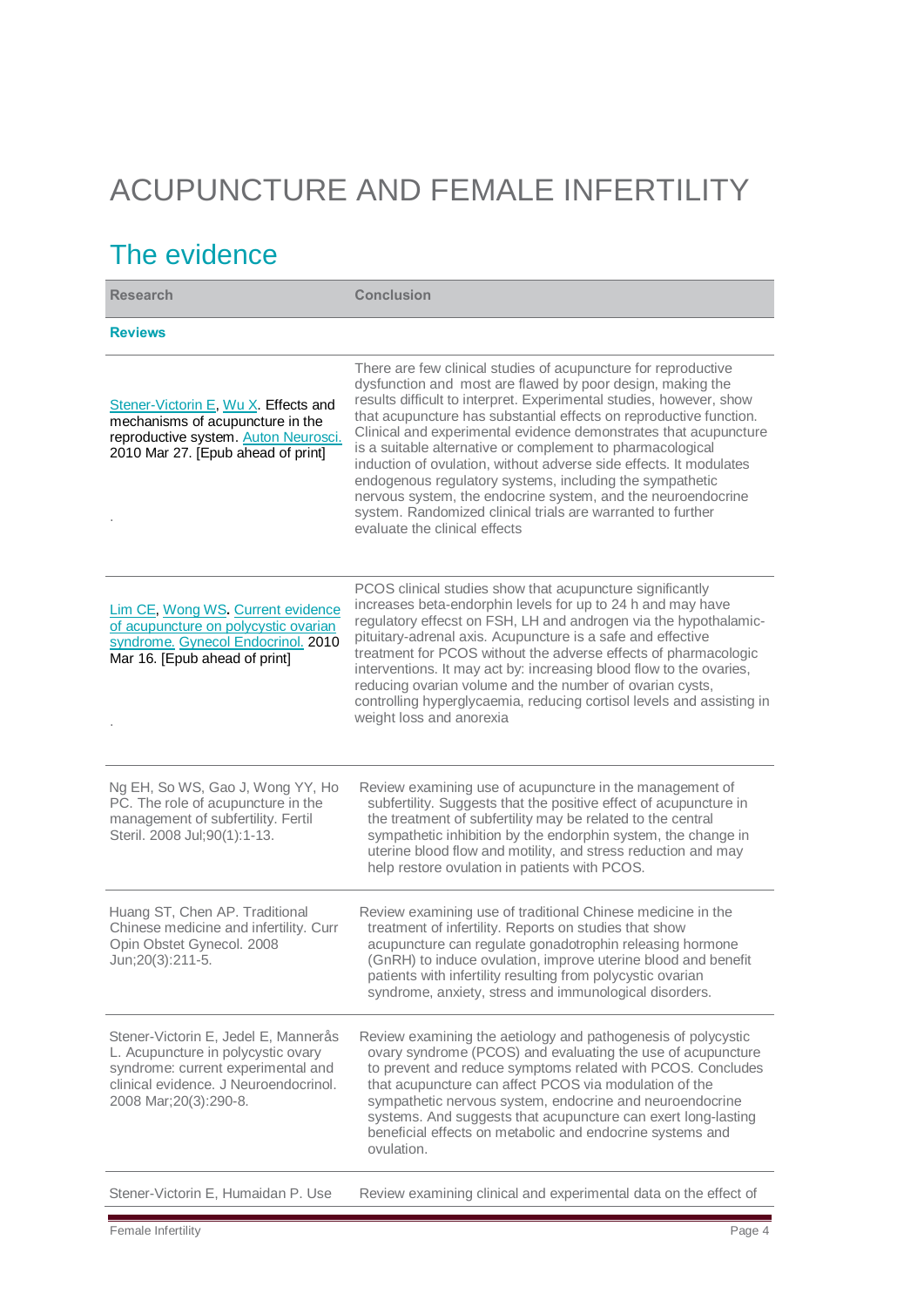of acupuncture in female infertility and a summary of recent acupuncture studies related to embryo transfer. Acupunct Med. 2006 Dec;24(4):157-63.

acupuncture on uterine and ovarian blood flow, and on endocrine and metabolic disturbances such as PCOS.

**Clinical trials**

| Unexplained infertility treated with<br>acupuncture and herbal medicine in<br>Korea. J Altern Complement Med.<br>2010 Feb; 16(2): 193-8.                                                                                                       | Park JJ, Kang M, Shin S, Choi E et al. An observational study in which 104 women with unexplained<br>infertility received acupuncture, moxibustion and herbal medicine<br>treatment over a period of 6 menstrual cycles. 23 completed the<br>whole course, with 14 pregnancies (61%), leading to 10 live births<br>and 6 miscarriages. The outcomes are encouraging but subsidised<br>treatment may be needed to encourage compliance.                                                                                                                                                                                                                              |
|------------------------------------------------------------------------------------------------------------------------------------------------------------------------------------------------------------------------------------------------|---------------------------------------------------------------------------------------------------------------------------------------------------------------------------------------------------------------------------------------------------------------------------------------------------------------------------------------------------------------------------------------------------------------------------------------------------------------------------------------------------------------------------------------------------------------------------------------------------------------------------------------------------------------------|
| Jiang DS. Ding D. [Clinical<br>observation on acupuncture<br>combined with medication for<br>treatment of continuing unovulation<br>infertility]. [Chinese] Zhongguo<br>Zhenjiu. 29(1):21-4, 2009 Jan.                                         | Fifty cases of continuing anovulation infertility were randomly<br>divided into two groups. One was treated with Chinese herbal<br>decoction plus acupuncture while the control group received<br>Clomiphene and Chorionic Gonadotropin. After treatment over 6<br>menstrual cycles there was no significant difference in the<br>ovulation rate between the two but the pregnancy rate was<br>significantly higher in the herbs/acupuncture group (44% vs<br>16%). Mucus score and endometrial thickness were also<br>superior.                                                                                                                                    |
| Song FJ. Zheng SL. Ma DZ.<br>[Clinical observation on acupuncture<br>for treatment of infertility of ovulatory<br>disturbance]. [Chinese] Zhongguo<br>Zhenjiu. 28(1):21-3, 2008 Jan.                                                           | A randomised controlled trial comparing acupuncture (plus<br>moxibustion) to medication (oral clomiphene) in 120 women<br>with infertility due to ovulatory disturbance. After treatment for 3<br>menstrual cycles women in both groups showed similar<br>increases in ovulation rates. However, the pregnancy rate in the<br>acupuncture group was significantly higher than that in the<br>medication group (p<0.05), due to lower levels of miscarriage.                                                                                                                                                                                                         |
| Chen D. Chen SR. Shi XL. Guo<br>FL. Zhu YK. Li S. Cai MX. Deng<br>LH. Xu H. [Clinical study on needle-<br>pricking therapy for treatment of<br>polycystic ovarial syndrome].<br>[Chinese] Zhongguo Zhenjiu.<br>27(2):99-102, 2007 Feb.         | One hundred and twenty-one cases of PCOS were randomly<br>divided into acupuncture and medication groups (domiphen and<br>chorionic gonadotrophin). After treatment over 3 cycles,<br>hormone levels and ultrasound examination were significantly<br>improved in both groups. At the sixth cycle after treatment the<br>patients in the medication group had returned to their baseline<br>levels, while those in the acupuncture group stayed at the post-<br>therapeutic level, with their menstruation and ovulation restored<br>to a normal state. Moreover their pregnancy rates were<br>significantly higher than those receiving medication ( $P < 0.01$ ). |
| Yang JR, Ma YY, Liu YL, Wang HL,<br>Liu Z. [Controlled study on<br>acupuncture for treatment of<br>endocrine dysfunctional infertility]<br>[Chinese]. Zhongguo Zhenjiu.<br>2005;25(5):299-300                                                  | A randomised controlled trial with 240 women with endocrine<br>dysfunctional infertility, 160 receiving acupuncture and 80<br>clomiphene. The pregnancy rate was 65% in the acupuncture<br>group and 45% for the medication, a statistically significant<br>difference $(p<0.5)$                                                                                                                                                                                                                                                                                                                                                                                    |
| Stener-Victorin E, Waldenström U,<br>Tägnfors U, Lundeberg T, Lindstedt<br>G, Janson PO. Effects of electro-<br>acupuncture on anovulation in<br>women with polycystic ovary<br>syndrome Acta Obstet Gynecol<br>Scand. 2000 Mar; 79(3): 180-8. | Prospective, longitudinal non-randomized clinical study<br>investigating the effect of acupuncture on ovulation in 24<br>women with PCOS and oligo-/amenorrhea. Found that electro-<br>acupuncture induced regular ovulation in 38% of women. In<br>addition, acupuncture influenced neruoendocrine and endocrine<br>parameters indicative of PCOS, such as LH/FSH ratios, mean<br>testosterone concentrations, and beta-endorphin<br>concentrations.                                                                                                                                                                                                               |